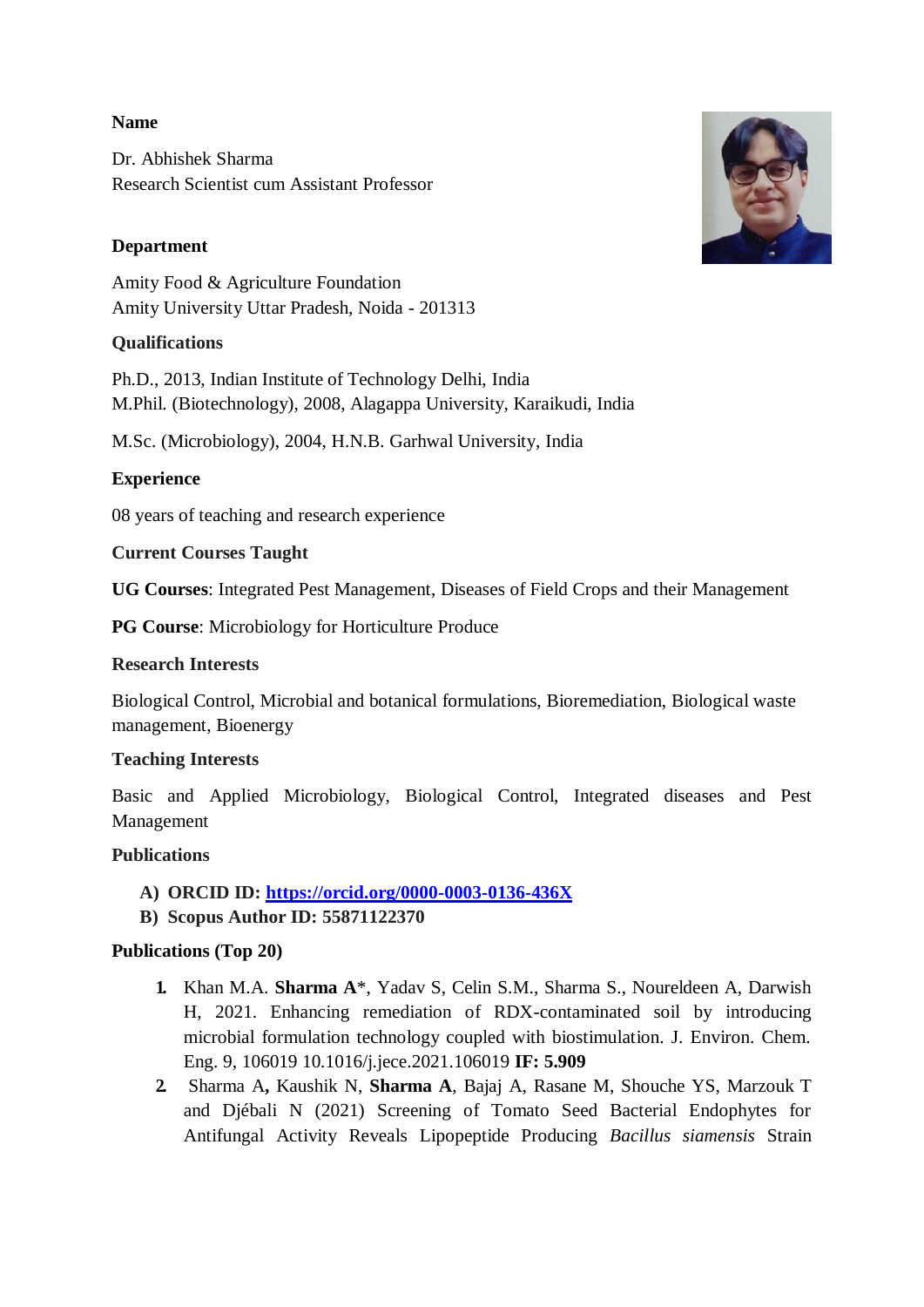NKIT9 as a Potential Bio-Control Agent. Front. Microbiol. 12:609482. doi: 10.3389/fmicb.2021.609482 **IF: 5.640**

- **3.** Arora, H.; **Sharma, A\*.**; Sharma, S.; Haron, F.F.; Gafur, A.; Sayyed, R.Z.; Datta, R. Pythium Damping-Off and Root Rot of *Capsicum annuum* L.: Impacts, Diagnosis, and Management. Microorganisms 2021, 9, 823. doi.org/10.3390/microorganisms9040823 **IF: 4.128**
- **4.** Choure K, Parsai S, Kotoky R, Srivastava A, Tiwari A, Rai PK, **Sharma A** and Pandey P (2021) Comparative Metagenomic Analysis of Two Alkaline Hot Springs of Madhya Pradesh, India and Deciphering the Extremophiles for Industrial Enzymes. Front. Genet. 12:643423. doi: 10.3389/fgene.2021.643423 **IF: 4.599**
- **5.** Bhardwaj A, **Sharma A**\*, Goswami BK, Bhardwaj V. 2021. Interaction Effect of Soilless Media and Organic Amendments for Eco-Friendly Root-Knot Nematode Management in Brinjal and Tomato Nursery. J Pure Appl Microbiol. 2021;15(1):356-367. doi:10.22207/JPAM.15.1.30 **IF: 0.48**
- **6. Sharma A\***, Sharma S, Sabir N, El-Sheikh M.A, Alyemeni M. 2021. Impact assessment of Karanja deoiled cake and sundried biogas slurry as a mixed substrate on the nematicidal potential of *Purpureocillium lilacinum*. Journal of King Saud University - Science, Volume 33, Issue 3, 2021, 101399, ISSN 1018-3647, [https://doi.org/10.1016/j.jksus.2021.101399.](https://doi.org/10.1016/j.jksus.2021.101399) **IF: 4.011**
- **7.** Achar, Premila N.; Quyen, Pham; Adukwu, Emmanuel C.; **Sharma, Abhishek**; Msimanga, Huggins Z.; Nagaraja, Hanumanthu; Sreenivasa, Marikunte Y. 2020. "Investigation of the Antifungal and Anti-Aflatoxigenic Potential of Plant-Based Essential Oils against *Aspergillus flavus* in Peanuts" J. Fungi 6, no. 4: 383. **IF: 5.816**
- **8. Sharma, A\***.; Gupta, A.; Dalela, M.; Sharma, S.; Sayyed, R.Z.; Enshasy, H.A.E.; Elsayed, E.A. Linking Organic Metabolites as Produced by *Purpureocillium lilacinum*  6029 Cultured on Karanja Deoiled Cake Medium for the Sustainable Management of Root-Knot Nematodes. Sustainability 2020, 12, 8276. **IF: 3.251**
- **9. Sharma A**, Kaushik N and Rathore H, 2020. Karanja (*Milletia pinnata* (L.) Panigrahi): a tropical tree with varied applications. Phytochemistry Review[.](https://doi.org/10.1007/s11101-020-09670-z) <https://doi.org/10.1007/s11101-020-09670-z> **IF: 5.374**
- **10.** Yadav S., **Sharma A.**, Khan M.A., Sharma R., Malik A., and Sharma S., 2020. Enhancing hexahydro-1, 3, 5-trinitro-1, 3, 5-triazine (RDX) remediation through waterdispersible *Microbacterium esteraromaticum* granules. Journal of Environmental Management, 264:110446. doi: 10.1016/j.jenvman.2020.110446 **IF: 6.789**
- **11.** Khan, M. A., Yadav, S., Sharma, R., Dalela, M., Celin, S. M., **Sharma, A**\*., & Sharma, S. (2020). Augmentation of stimulated *Pelomonas aquatica* dispersible granules enhances remediation of hexahydro-1, 3, 5-trinitro-1, 3, 5-triazine (RDX) contaminated soil. Environmental Technology & Innovation, 17, 100594 ISSN: 2352-1864 **IF: 5.263**
- **12. Sharma A,** Sharma, N.K., Srivastava A, Kataria A, Dubey S, Sharma S and Kundu B, 2018**.** Clove and lemongrass oil to fabricate non-ionic nanoemulsion for suppressing the growth of plant pathogenic *Fusarium oxysporum* f.sp. *lycopersici*.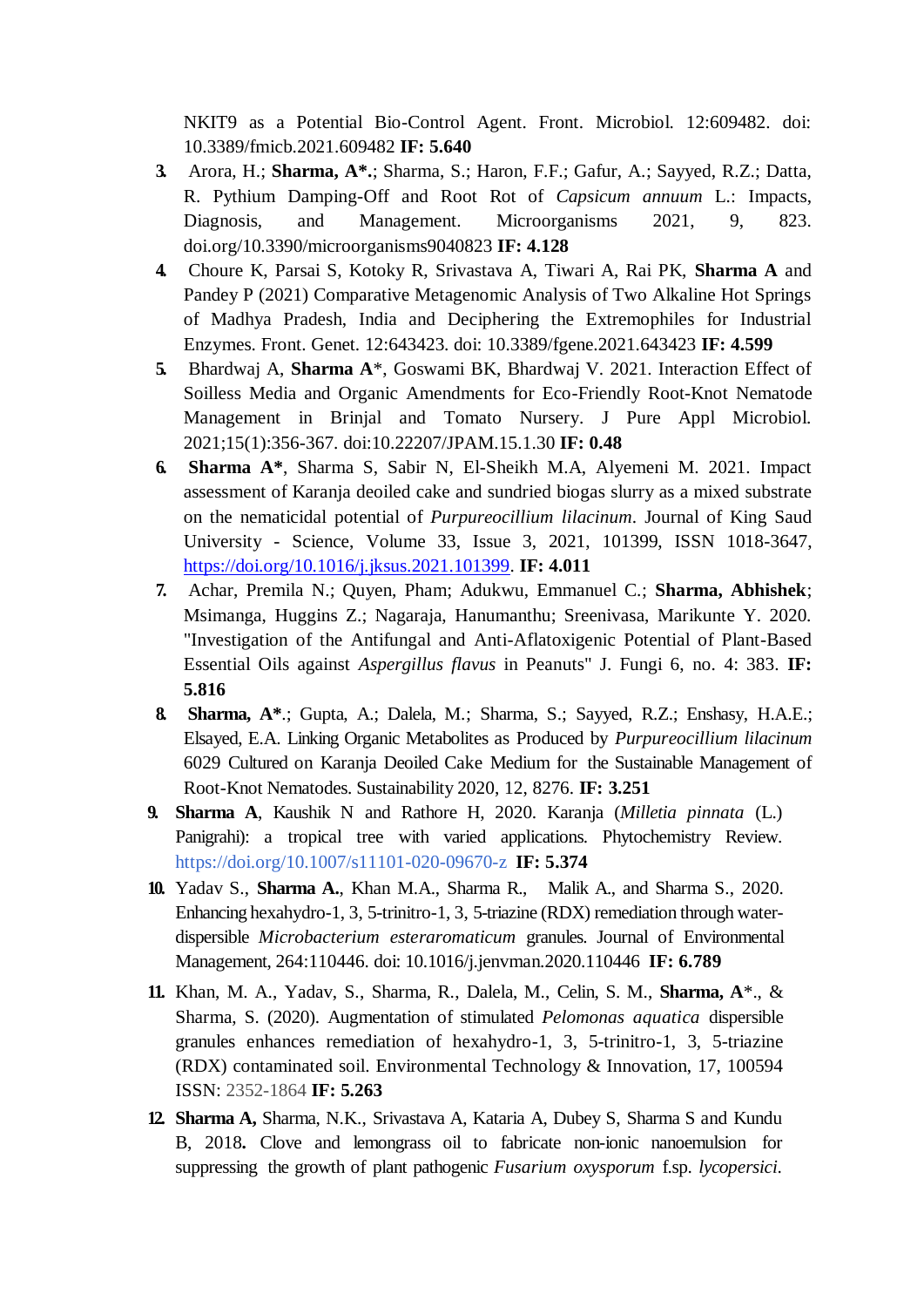Industrial Crops and Products, 123, 353-362. ISSN: 0926-6690 **IF: 5.645**

- **13.** Rathore H**, Sharma A,** Prasad S, and Sharma S, 2018. Selenium bioaccumulation and associated nutraceutical properties in *Calocybe indica* mushroom cultivated on Seenriched wheat straw. Journal of Biosciences and Bioengineering, doi: 10.1016/j.jbiosc.2018.04.010. ISSN: 1389-1723 **IF: 2.894**
- **14.** Rathore H, **Sharma A**, Prasad S, Sharma S, and Kumar A. 2020. Yield, nutritional composition and antioxidant properties of *Calocybe indica* cultivated on Wheat straw basal substrate supplemented with nitrogenous tree leaves. doi.org/10.1007/s12649- 018- 0416-5. Waste and Biomass Valorization. ISSN: 1877-2641 **IF: 3.703**
- **15.** Tiwari G\*, **Sharma A\*,** K Ashwini**,** and Sharma S, 2019. Assessment of microwave assisted alkali pretreatment for the production of sugars from banana fruit peel waste. Biofuels, 10, 3-10 doi: 10.1080/17597269.2018.1442665 ISSN: 1759-7269 **IF: 2.956 \*Equal Contribution**
- **16. Sharma A,** Sasi V, Srivastava A, Sharma S and Kundu B, 2017**.** Antifungal activities of selected essential oils against *Fusarium oxysporum f.* sp. *lycopersici* 1322, with emphasis on *Syzygium aromaticum* essential oil. Journal of Biosciences and Bioengineering 123:308-313 doi: 10.1016/j.jbiosc.2016.09.011. ISSN: 1389-1723 **IF: 2.894**
- **17. Sharma A,** Sharma S, Mittal A and Naik S.N., 2016 Evidence for the involvement of nematocidal toxins of *Purpureocillium lilacinum* 6029 cultured on Karanja deoiled cake liquid medium. World Journal of Microbiology and Biotechnology, 32:82, DOI 10.1007/s11274-016-2038-z). ISSN: 0959-3993 **IF: 3.312**
- **18. Sharma A,** Sharma S and Dalela M., 2014. Nematicidal activity of *Paecilomyces lilacinus* 6029 cultured on Karanja c a k e medium, Microbial pathogenesis**,** 75:16-20**,** DOI: 10.1016/j.micpath.08.007, ISSN: 0882-4010 **NAAS Rating: 7.79; IF: 3.738**
- **19. Sharma A,** Sharma S, Yadav S and Naik S.N., 2014. Role of Karanja deoiled cakebased medium in production of protease and fatty acids by *P. lilacinus* 6029, Journal of Bioscience and Bioengineering, 118: 270-271. ISSN: 1389-1723. **IF: 2.894**
- **20. Sharma A,** Sharma S, Mittal A and Naik S.N., 2014. Statistical optimization of growth media for *Paecilomyces lilacinus* 6029 using non- edible oilcakes, Annals of Microbiology, 64:515-520. ISSN: 1590-4261 (print version) ISSN: 1869-2044 (electronic version). **IF: 2.112**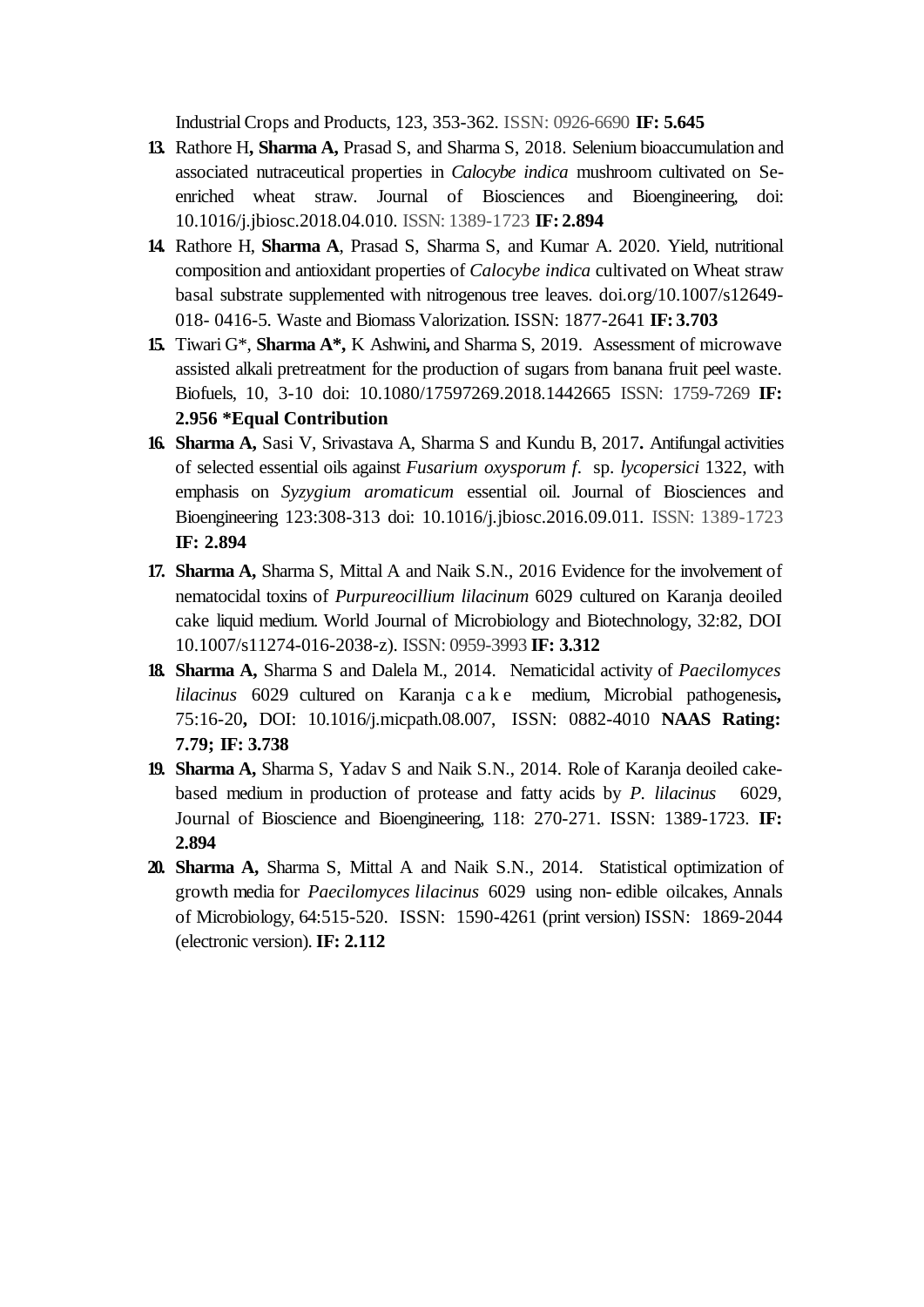# **Professional Affiliations**

Life member, BRSI

Life member, NESA

Life member, SES

Life member, IIT Delhi Alumini Association

Reviewer-3Biotech, International Journal of Biological Macromolecules, Environmental Sustainability, International Journal of Fruit Science, Ecological Chemistry and Engineering S, and many more

Research Coordinator, Outcome Coordinator, AQAR coordinator-AFAF

## **Professional Activities**

Organizing member- Webinars, symposiums, and conferences

Talks and Contributed papers on International / National Platforms

Annual meetings-SES

Participation in FDPs

# **Other Achievements (Patents and Awards**)

# **Patents**

• An Indian Patent titled "A COMPOSITION FOR ENHANCEMENT OF PATHOGENICITY OF *PAECILOMYCES LILACINUS* AND USES THEREOF" (Patent No. 371871) has been transferred to Carepro Biosciences Pvt. Ltd. Greater Noida, U.P. in June 2017.

• Patent filed titled "NOVEL GREEN MICRO-EMULSION FOR CONTROLLING FUNGAL WILTS DISEASES" (Indian Patent no. 201711031634 and PCT International Application No. PCT/IB2018/056823) Commercialized on 10<sup>th</sup> January 2019 to Carepro Biosciences Pvt. Ltd. Greater Noida, U.P.

• Patent filed titled "A FORMULATION OF ENDOPHYTIC BACTERIA ISOLATED FROM THE TOMATO PLANT" Indian Patent Application No. 201911020090 on 21st May 2019.

# **Awards**

- **Best Poster Presentation Award and ranked First** in National Conference on "Plant Health and Food Security: Challenges and Opportunities (March 25-27, 2021) organized by the Indian Phytopathological Society, ICAR, and IARI for the paper "Formulating Microbes for Sustainable Plant Disease Management".
- **Green Technology Innovation Award 2020** by National Environmental Science Academy (NESA), New Delhi, India.
- **Indo-US Research Professorship Award 2020** by American Society for